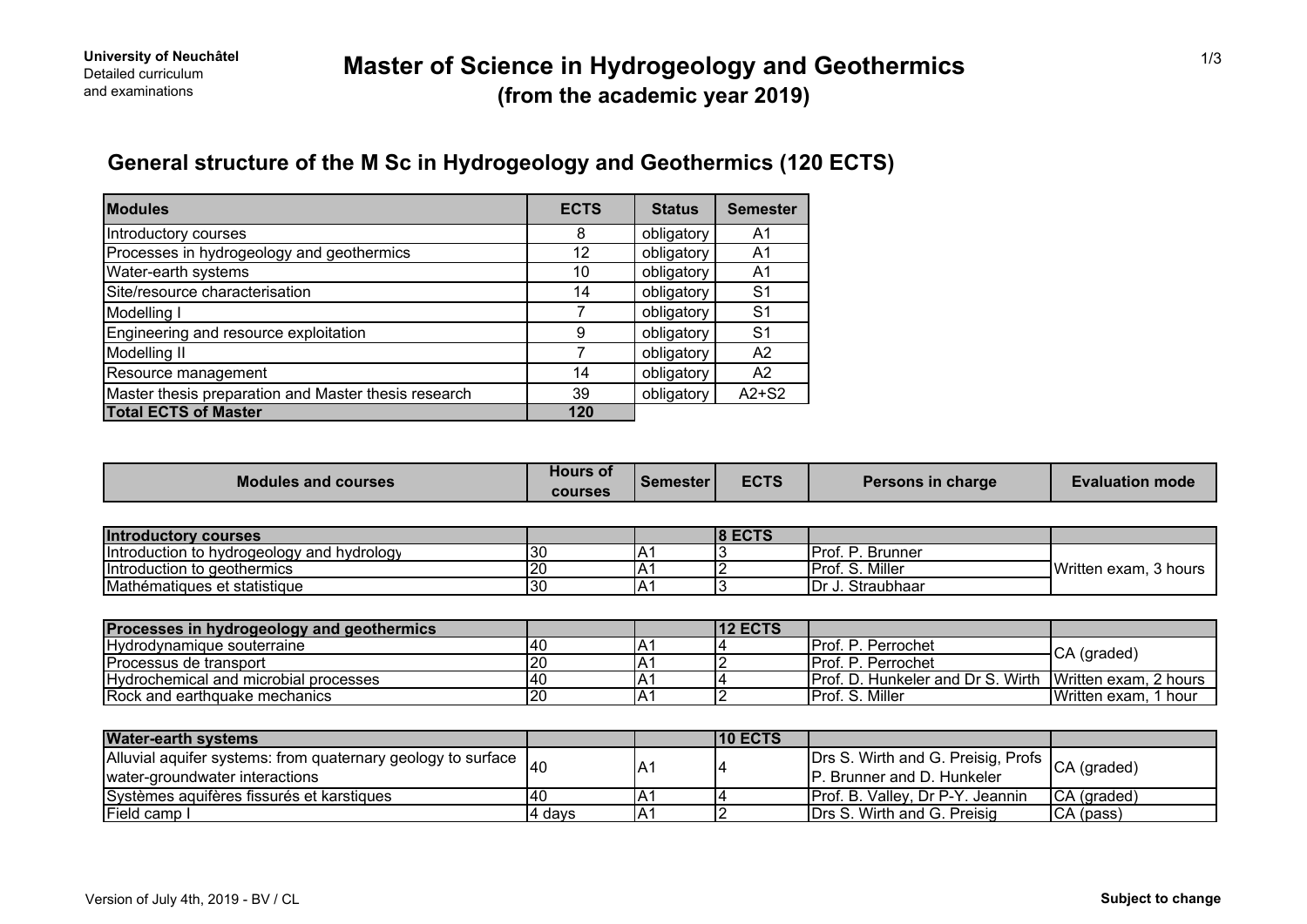# **Master of Science in Hydrogeology and Geothermics (from the academic year 2019)**

| <b>Modules and courses</b>                                                          | <b>Hours of</b><br>courses | <b>Semester</b> | <b>ECTS</b>    | Persons in charge                                          | <b>Evaluation mode</b> |
|-------------------------------------------------------------------------------------|----------------------------|-----------------|----------------|------------------------------------------------------------|------------------------|
| Site/resource characterisation                                                      |                            |                 | <b>14 ECTS</b> |                                                            |                        |
| Forages, tests hydrauliques, traceurs naturels et artificiels                       | 60                         | S <sub>1</sub>  |                | Profs P. Renard, B. Valley                                 | CA (graded)            |
|                                                                                     | 30                         | $\overline{S1}$ |                |                                                            |                        |
| Geophysics                                                                          |                            |                 | 3              | Dr G. Mauri (Prof. S. Miller)                              | CA (graded)            |
| Remote sensing                                                                      | 20                         | $\overline{S}$  | $\overline{2}$ | Prof. P. Brunner                                           | CA (graded)            |
| Field camp II                                                                       | 6 days                     | S <sub>1</sub>  | 3              | Profs D. Hunkeler, P. Brunner and<br>Dr G. Preisig         | CA (pass)              |
|                                                                                     |                            |                 |                |                                                            |                        |
| <b>Modelling I</b>                                                                  |                            |                 | <b>7 ECTS</b>  |                                                            |                        |
| Modélisation des réservoirs                                                         | 20                         | S <sub>1</sub>  | $\overline{2}$ | Prof. P. Renard                                            | CA (graded)            |
| Modélisation des écoulements et des processus de transport 50                       |                            | $\overline{S1}$ | $\overline{5}$ | Dr G. Preisig                                              | CA (graded)            |
| <b>Engineering and resource exploitation</b>                                        |                            |                 | 9 ECTS         |                                                            |                        |
| Systèmes géothermiques peu profonds                                                 | 20                         | S <sub>1</sub>  | 2              | Dr V. Badoux                                               | CA (graded)            |
| Advanced geothermics and earth energy resources                                     | 30                         | S <sub>1</sub>  | 3              | Prof. B. Valley and Dr L.<br>Gugliemetti (Prof. S. Miller) | CA (graded)            |
| Water supply and water treatment                                                    | 20                         | S <sub>1</sub>  | $\overline{2}$ | Prof. P. Brunner                                           | CA (graded)            |
| Ingénierie géotechnique                                                             | 20                         | S <sub>1</sub>  | $\overline{2}$ | Dr G. Preisig                                              | CA (graded)            |
|                                                                                     |                            |                 |                |                                                            |                        |
| <b>Modelling II</b>                                                                 |                            |                 | <b>7 ECTS</b>  |                                                            |                        |
| Numerical modelling of geomechanical processes                                      | 30                         | A2              | 3              | Prof. S. Miller                                            | CA (graded)            |
| Géostatistique et modélisation inverse                                              | 40                         | A2              | $\overline{4}$ | Profs P. Renard and P. Brunner                             | CA (graded)            |
| <b>Resource management</b>                                                          |                            |                 | 14 ECTS        |                                                            |                        |
| Water resource management in the European context                                   | 20                         | A2              | $\overline{2}$ | Profs P. Brunner and D. Hunkeler                           |                        |
| Water resource management in semi-arid/arid regions and in<br>humanitarian contexts | 20                         | A2              | $\overline{2}$ | Dr E. Milnes and Prof. P. Brunner                          | CA (graded)            |
| Groundwater pollution and remediation                                               | 40                         | $\overline{A2}$ | 4              | Prof. D. Hunkeler                                          |                        |
| Urban hydrogeology                                                                  | $\overline{20}$            | A2              | $\overline{2}$ | Prof. M. Schirmer                                          | CA (graded)            |
| Economical, political and societal aspects of geothermics                           | $\overline{20}$            | A2              | $\overline{2}$ | Profs S. Miller and B. Valley                              | CA (pass)              |
| Geothermal field trip                                                               | 4 days                     | A <sub>2</sub>  | $\overline{2}$ | Prof. S. Miller                                            | CA (pass)              |